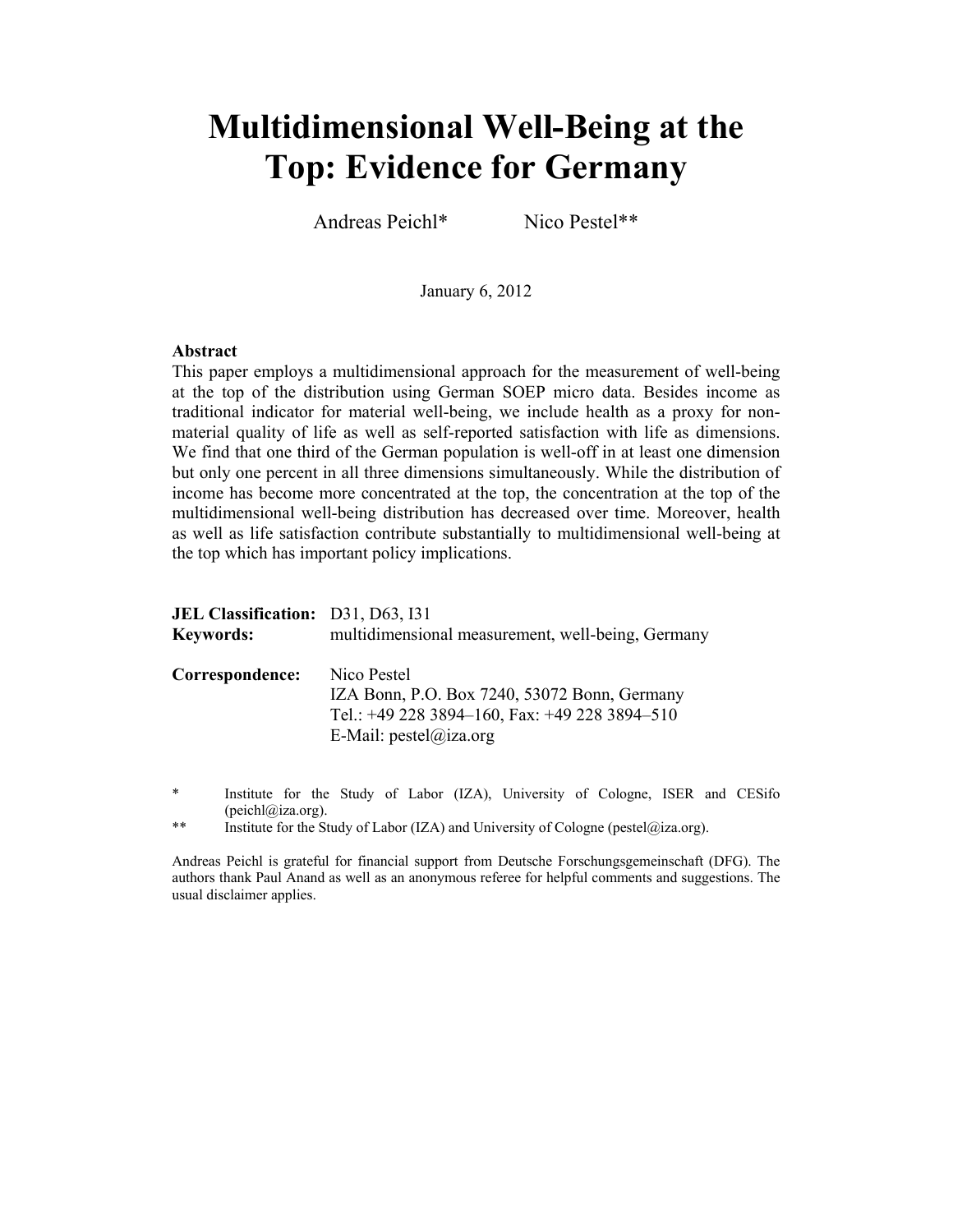### **1 Introduction**

 $\overline{a}$ 

The Stiglitz report on the measurement of economic performance and social progress recognizes that "well-being is multidimensional" (Stiglitz et al., 2009, p. 14). Indeed, in recent years, research in particular on poverty and inequality has considerably advanced with respect to theoretical as well as empirical implications of considering multiple dimensions at the same time (see Atkinson, 2003; Alkire and Foster, 2011a, among others). At the same time, the literature on economic inequality has given increasing attention to the top of the (income) distribution (see e.g. Atkinson et al., 2011, for an overview). Waldenström (2009) argues that "the rich" are an important group in society and that the resources of the very top are important sources of variation in measures of inequality. So far, however, the recent top income literature has only been concerned with a single dimension (in particular income and to a lesser extent wealth).

Recently, Peichl and Pestel (2011) sought to address these issues by combining the two strands in the literature and propose a class of multidimensional richness measures by extending the one-dimensional richness indices developed by Peichl et al. (2010). This approach is related to the work of Alkire and Foster (2011), who extend the Foster-Greer-Thorbecke (FGT) poverty measures (Foster et al., 1984) to a multidimensional setting. Central to this is a dual cutoff method that identifies those individuals considered to be multidimensionally well-off. In a first step, an individual is considered as dimension-specific well-off when its achievement in a specific dimension of well-being exceeds the respective cutoff value. In a second step, we define which of the dimension-specific well-off individuals are considered to be welloff in a multidimensional sense. This is the case if the number of counts across all dimensions is greater than or equal to a certain threshold (second cutoff). Hence, in this approach, the joint distribution of dimensions under consideration is explicitly taken into account. In this paper, we apply this approach to the top of the multidimensional distribution of well-being in Germany using data of the German Socio-Economic Panel Study (SOEP) for 2002 and 2007.<sup>1</sup>

A multidimensional approach requires a selection of dimensions to be considered (see Decancq and Lugo, 2011a,b). Stiglitz et al. (2009) have identified various key

<sup>&</sup>lt;sup>1</sup> See Peichl and Pestel (2011) for a detailed description of the methodology. The application there considers the joint distribution of income and wealth in Germany and the US.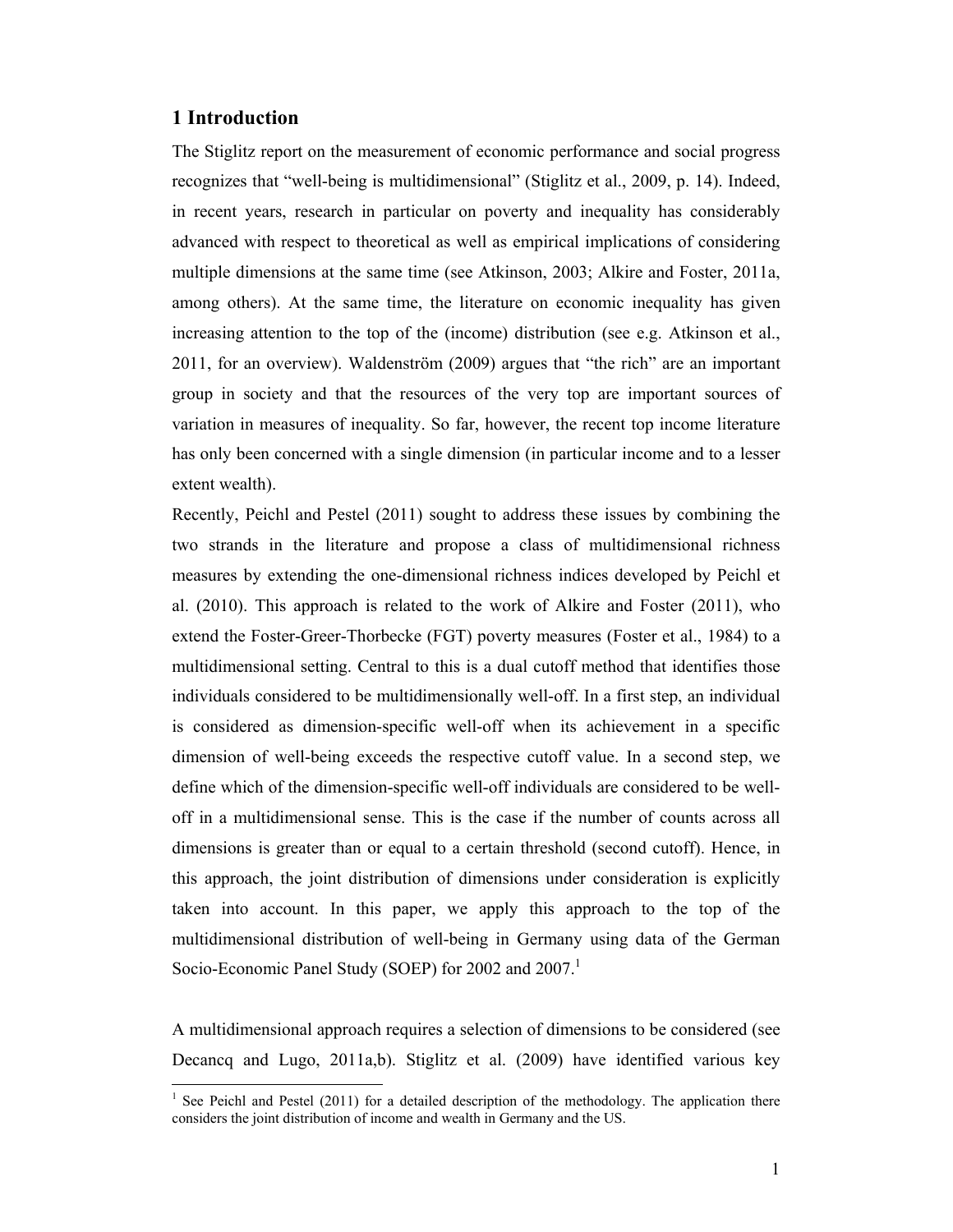dimensions that should in principle be taken into account, when providing a more differentiated picture of a society's economic well-being. These dimensions comprise, among others, material living standards and health. Moreover, it is argued that quality of life depends on people's objective conditions and capabilities as well as on their subjective evaluations (see Anand and van Hees, 2006). Here, we explicitly seize on these recommendations and apply the approach of Peichl and Pestel (2011) to three dimensions reflecting different domains of life, i.e. material living standards, nonfinancial aspects of quality of life as well as a subjective assessment of well-being. More precisely, we use income, an objective health measure and self-reported life satisfaction as dimensions in order to illustrate the multidimensional approach. Analyzing the joint distribution of these dimensions reveals additional insights about the determinants of well-being at the top. Moreover, we are able to quantify the contribution of each dimension to multidimensional well-being.

Our empirical analysis yields the following results. We find that it is necessary to take a multidimensional approach since income is certainly not perfectly correlated with the other dimensions of well-being under consideration here. One third of the population is well-off in at least one dimension but only one percent in all three dimensions simultaneously. Furthermore, while the distribution of income has become more concentrated at the top, the concentration at the top of the multidimensional well-being distribution has decreased. Moreover, health as well as life satisfaction turn out to contribute quite substantially to multidimensional wellbeing at the top.

The paper is organized as follows: Section 2 introduces the concept of measuring multidimensional well-being and the data. Our results are presented in section 3. In section 4 we discuss possible extensions as well as some implications of a multidimensional approach. Section 5 concludes.

## **2 Measurement and Data**

**Methodology.** The dual cutoff method of multidimensional well-being works as follows: In a first step, an individual is considered as dimension-specific well-off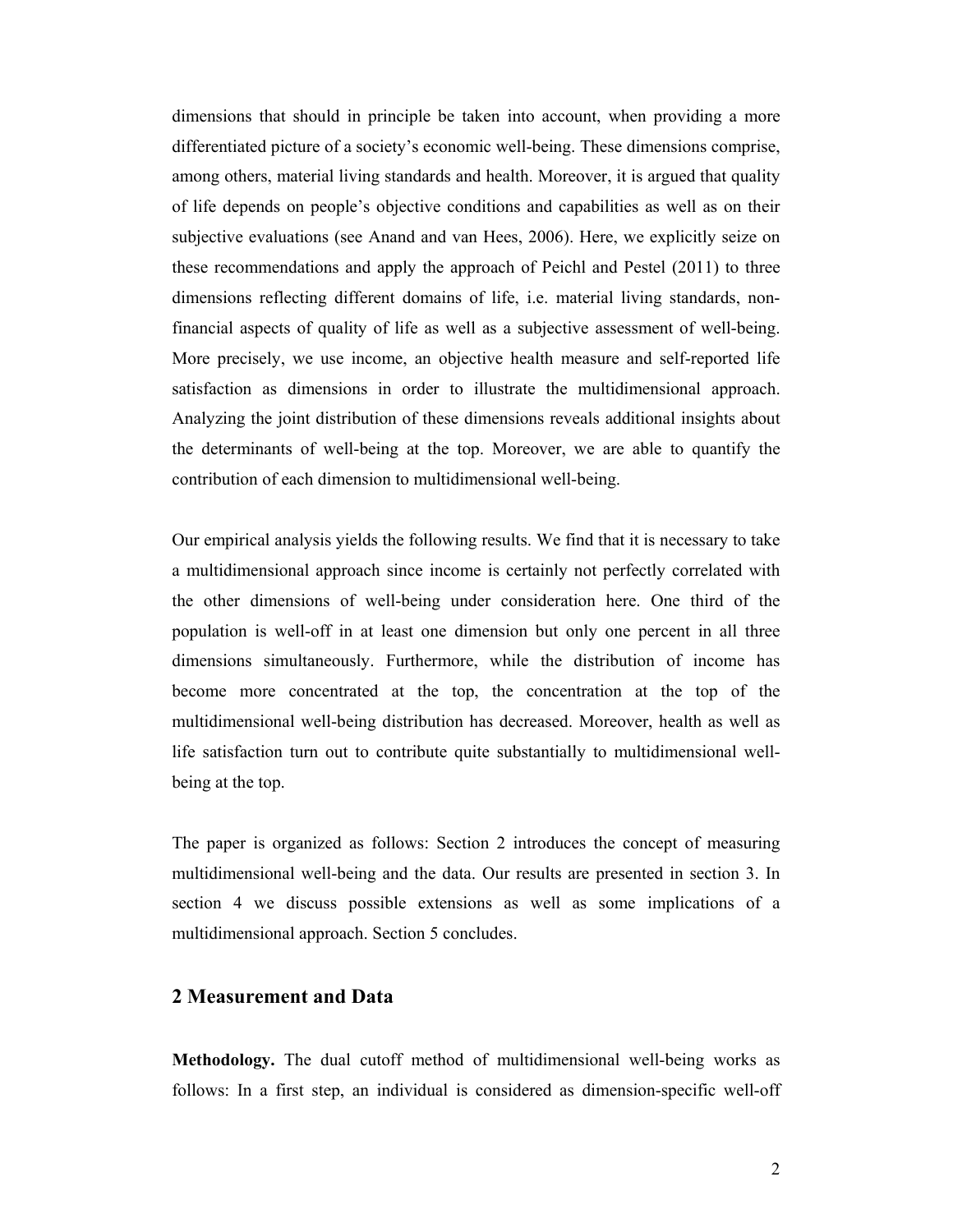when its achievement in a specific dimension exceeds the respective cutoff value. In a second step, we define which individuals (among those who are well-off with respect to at least one dimension) are considered to be affluent in a multidimensional sense with the help of a counting methodology (Atkinson, 2003; Alkire and Foster, 2011a). An individual is defined to be multidimensionally well-off, if the number of affluence counts across all dimensions is greater than or equal to a certain threshold (second cutoff). After having identified the well-off subpopulation, their individual achievements are aggregated to a single-value measure of multidimensional wellbeing. $^{2}$ 

Formally, we consider a population with n individuals denoted  $i = 1,...,n$  and  $d \ge 2$ dimensions of well-being  $j = 1, \ldots, d$ . An individual i's achievement in dimension j is denoted  $y_{ij}$ . For each dimension j, there is some cutoff value  $\gamma_i$  and hence we can define an indicator function  $\theta_{ij}$  equal to one if  $y_{ij} > \gamma_j$  and zero otherwise. Hence, for each individual we can add up the number of dimensions in which he or she is welloff to  $c_i = \sum_i \theta_{ij}$ . Whether an individual is multidimensionally well-off is identified according to the dual cutoff method. For an integer  $k = 1, \ldots, d$  we define another indicator  $\varphi_i(k)$  equal to one if  $c_i \geq k$  and zero otherwise. In other words, individual i is considered to be multidimensionally well-off, if the number of well-off dimensions attains a certain threshold. The total number of the well-off subpopulation is  $s(k) = \sum_i$  $\varphi_i(k)$ . Since, according to the focus axiom, a measure shall only take into account information on the well-off, we ignore the number of well-off dimensions of those individuals (i.e. replace them with zero), when the individual numbers of counts do not attain the threshold k. Formally  $c_i(k) = c_i$  whenever  $\varphi_i(k) = 1$  and zero otherwise. That is, even in case of an individual being well-off in several dimensions, the relevant number of counts  $c_i(k)$  might be zero if the number of well-off dimensions is smaller than the threshold k. In order to define a multidimensional measure of wellbeing, define the headcount ratio as

$$
HR(k) = \frac{s(k)}{n},\tag{1}
$$

which is simply the proportion of multidimensionally well-off individuals among the total population. The average affluence share reads

<sup>&</sup>lt;sup>2</sup> See Peichl and Pestel (2011) for a more detailed and more formal description of the methodology.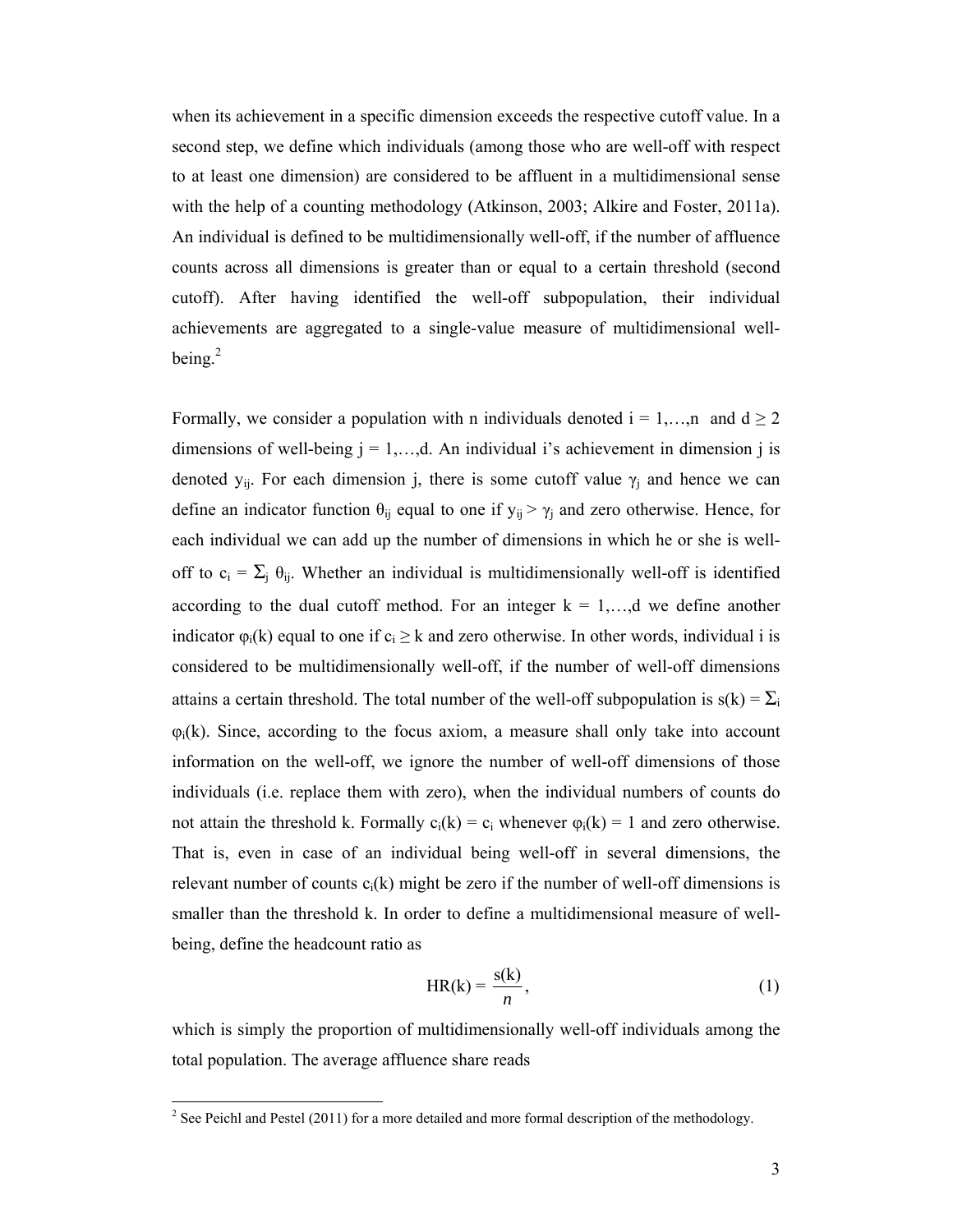$$
AAS(k) = \frac{\sum_{i} c_i(k)}{s(k) \cdot d},\tag{2}
$$

which is equal to the relation of the number of well-being counts to the maximum number of counts that would be observed when all well-off individuals had a count equal to d. We define the dimension adjusted headcount ratio as

$$
HR^{M}(k) = HR(k) \cdot AAS(k) = \frac{\sum_{i} c_{i}(k)}{n \cdot d},
$$
\n(3)

which is equal to the proportion of the total number of well-being counts to the maximum number of counts that one would observe when every single individual in the population would be well-off with respect to every single dimension. Contrary to the simple headcount ratio HR(k), the index  $HR<sup>M</sup>(k)$  satisfies the property of *dimensional monotonicity*, i.e. it increases (decreases) when a multidimensionally well-off individual (c<sub>i</sub>  $\geq$  k) becomes (is no more) well-off in some dimension.

**Data.** The German Socio-Economic Panel Study (Wagner et al., 2007; SOEP, 2011) is a panel survey of households and individuals in Germany that has been conducted annually since 1984. We use the 2002 and 2007 waves of the SOEP with information of around 20,000 individuals (aged 16 and older) in about 11,000 households. In order to improve its "statistical power" and the reliability of statements referring to high incomes (and hence affluence), an additional sample of high income households was included into the SOEP since wave 2002. This increased the number of observations within the top 2.5% of the income distribution considerably and hence reduced potential bias due to poor representativeness of affluent households. Since these additional observations were oversampled, population weights were adjusted accordingly to make the data representative for the German population (Frick et al., 2007). The SOEP income data has been validated against administrative tax data and was found to perform reasonably well up to the top 1% of the income distribution (Bach et al., 2009). The inclusion of the high income sample in 2002 is the main reason why we pick this year as the starting point for our analysis. We choose 2007 as the end year because it is the last year which is not at all affected by the Great Recession which had strong impacts especially at the top of the distribution.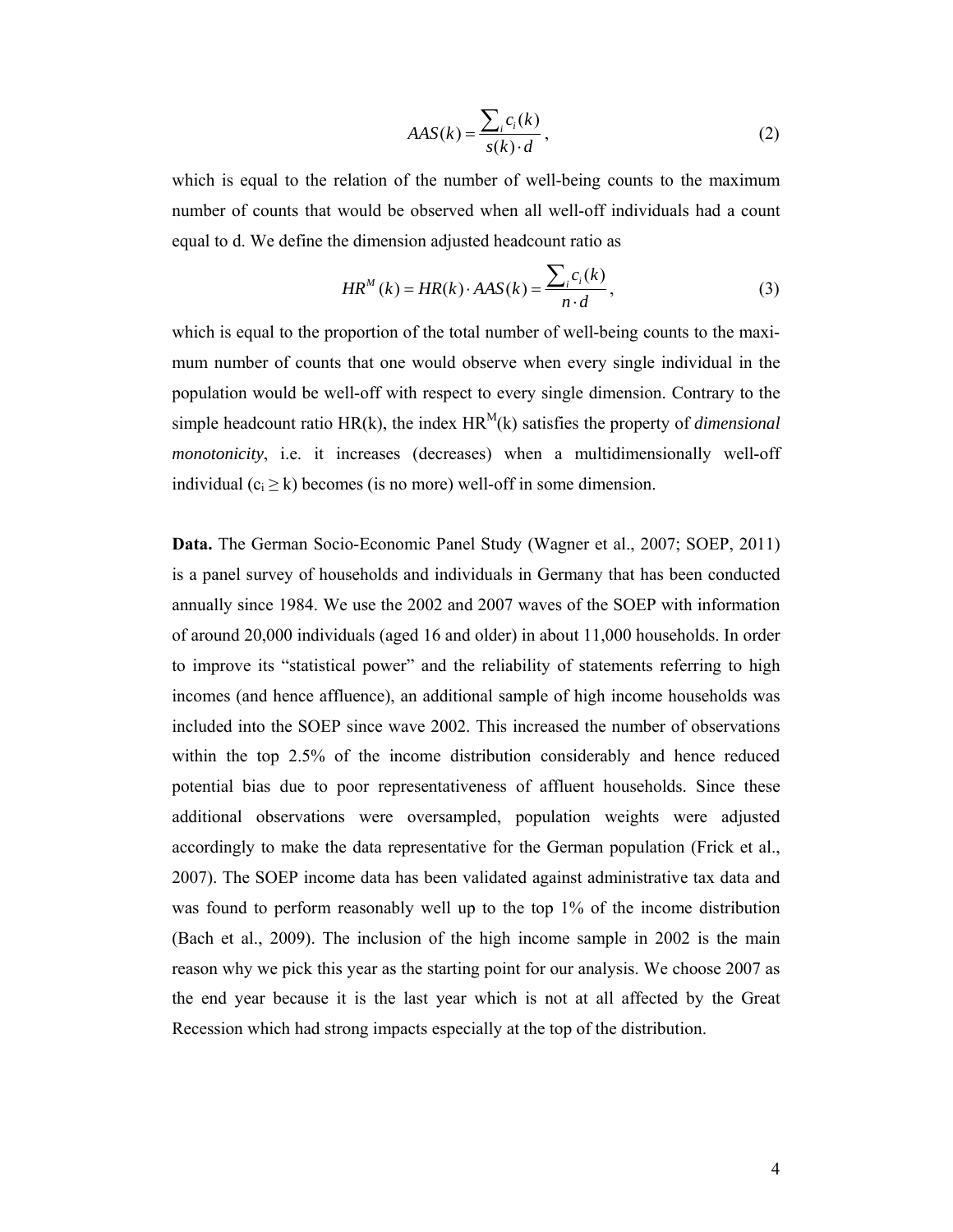In order to analyze multidimensional well-being, we select three distinct dimensions of well-being, reflecting different domains of life. Following Anand and van Hees (2006) and Stiglitz et al. (2009), we argue that well-being depends both on objective conditions and capabilities as well as on their subjective evaluations. As objective measures we choose material and non-material quality of life (proxied by income and health, respectively) while subjective quality of life is measured by self-rated life satisfaction.<sup>3</sup>

**Income.** We select disposable household income as our income measure which is the standard measure of material well-being in the literature on inequality (in Germany). It contains market and transfer income from various sources as well as private transfers and pensions from all household or family members net of total tax and social security contribution payments of all household members (Grabka, 2009). We use the square root equivalence scale for equivalence weighting in order to make incomes of individuals living in different-size households comparable to each other. Values are expressed in real terms (2005 euros). Unfortunately, we cannot take into account regional differences in the costs of living as this information is only available for very recent years in Germany.

**Health.** The indicator for an individual's overall health status we apply relies on two generally accepted and widely used health measures: the Mental Component Scale (MCS) and the Physical Component Scale (PCS), the so-called SF-12v2TM indicators. These measure eight domains of health in total, which are grouped into two dimensions of mental and physical health respectively.<sup>4</sup> The values are normalized in a way that the mean equals 50 and the standard deviation a value of 10

<sup>&</sup>lt;sup>3</sup> This set of dimensions is clearly not exhaustive. Rather, we have selected three broad domains for our illustration which should be seen as a first approximation to multidimensional well-being at the top. However, we believe that these three dimensions already capture important trade-offs at the top. Income is the standard measure of material well-being and usually defines the top of the distribution. However, high income is typically associated with working hard which negatively affects health (see Ruhm, 2000, 2003). In addition, material living standards are not the only determinants of happiness (see e.g. Kassenboehmer and Haisken-DeNew, 2009) and hence a subjective evaluation helps to anchor the objective measures. Including life satisfaction might be the most controversial choice as this could also be the ultimate variable of interest, and not just one dimension. However, it can also be argued that this subjective measure does not correspond to 'true utility' but rather to the ability of individuals to adapt to their life circumstances. In this case, the argument in favor of including it as a dimension becomes stronger.

<sup>&</sup>lt;sup>4</sup> See Nübling et al. (2007) for a detailed description of the computation of the SOEP version of SF-12v2 health measures.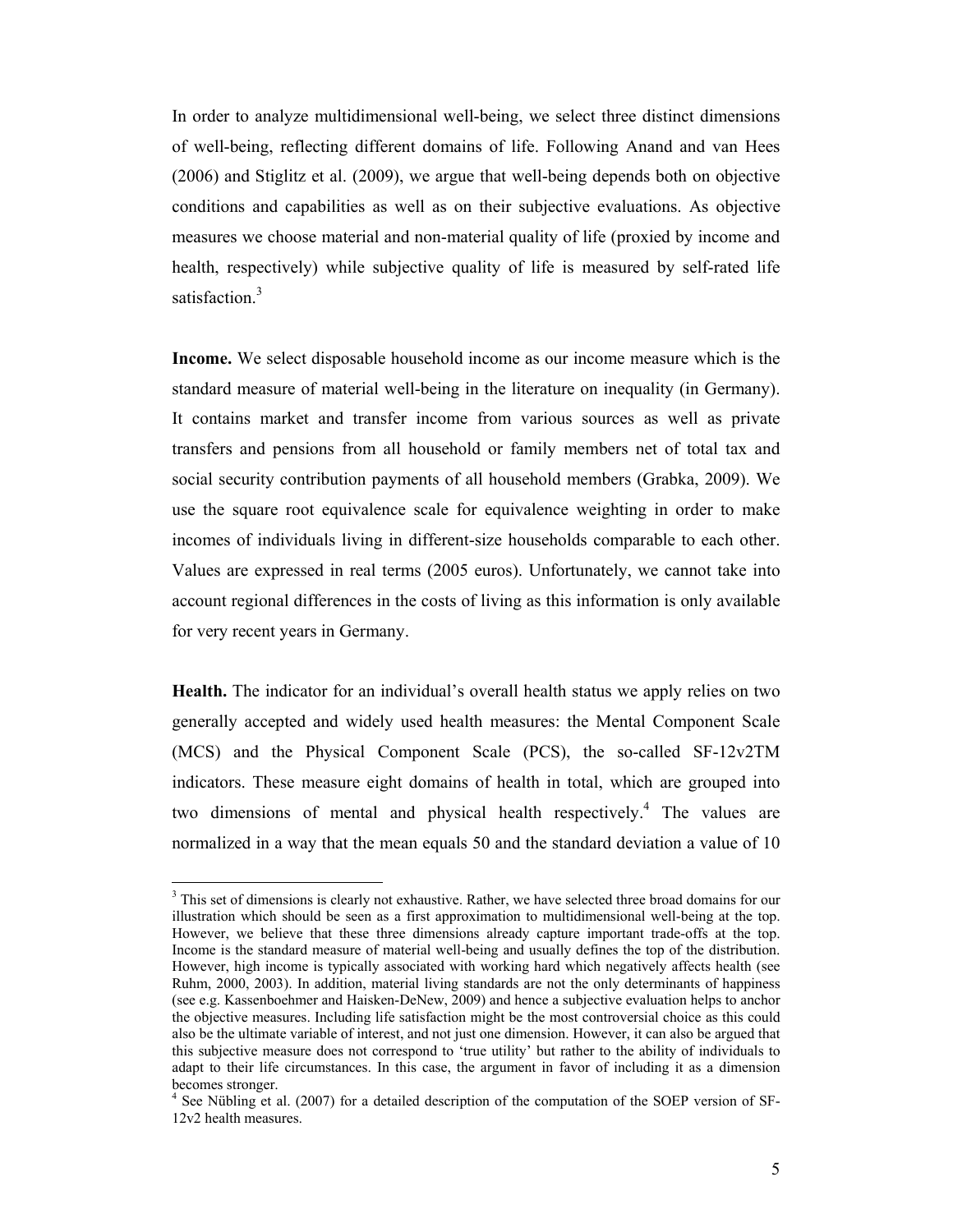in the base year 2006. This makes the levels comparable not only within the cross section but also over time. Our health measure is just the mean of the measures for mental and physical health (MCS and PCS).

**Overall Life Satisfaction.** Every respondent in the SOEP is asked to indicate how satisfied he or she is with life in general at the time of the survey. Individuals report this on an eleven-point Likert-type scale of zero to ten, with zero meaning completely dissatisfied and ten completely satisfied (see Grabka, 2009). This is the widely used way of measuring satisfaction with life but also satisfaction with various domains of life, which has been employed in numerous empirical studies on overall life satisfaction.

**Cutoffs.** Defining the cutoffs which separate the population into affluent and nonaffluent individuals with respect to the dimensions under consideration is crucial for the empirical analysis. They are key for the final results in terms of how many individuals are well-off in each dimension. Although there are several ways to draw a poverty line (relative vs. absolute), the underlying principle – a poor person does not meet a certain level of subsistence, while a non-poor one does – is uncontroversial. With respect to the top of the distribution this is less clear. The decision how to define cutoffs is up to the researcher and has to be based on normative grounds. Usually, the one-dimensional richness line for income is defined as a multiple of median income. Barry (2002, p. 28) suggests an "upper threshold" for income at a value of three times the median. We follow Peichl et al. (2010), who, in a similar way, suggest a cutoff value for income of 200% of the median for Germany. For the other dimensions, we arbitrarily choose 110% each for health and life satisfaction (rounded in case of life satisfaction) as no reference value is available.<sup>5</sup> Moreover, since all dimensions under consideration (especially income and health) usually exhibit distinct profiles over the life cycle, we let the cutoffs vary by age of the household head and distinguish three age groups (head aged  $\leq$  29, 30–59 and  $\geq$  60).

 $<sup>5</sup>$  The lower multiple of the median is chosen because both the health index and life satisfaction scores</sup> are much more concentrated compared to the distribution of income (see Table 1). In addition, this gives roughly the same share of individuals who are defined to be well-off in 2007 in both dimensions. We have conducted extensive robustness checks on the choice of the cutoff values for various dimensions (see also the discussion in Peichl and Pestel, 2011). Our main results due not depend on this choice as the rank-correlation between dimensions is rather low (see Table 2).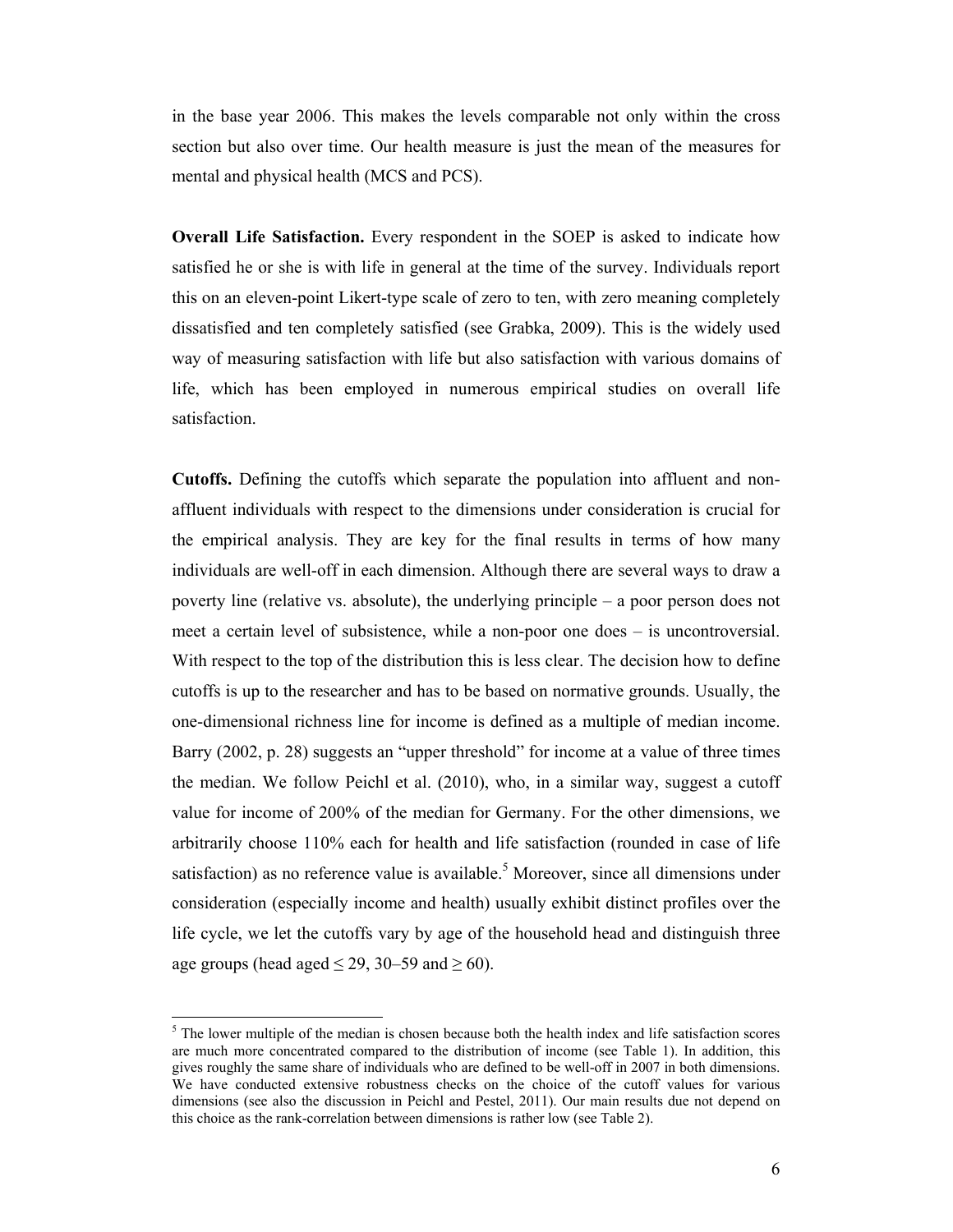#### **3 Results**

**Descriptives.** Table 1 contains the descriptive statistics of the dimensions under consideration as well as the cutoff levels for both years. Income is expressed in real terms, i.e. in prices of 2005 (Grabka, 2009). The level of mean and median income has not changed much between 2002 and 2007: Overall mean income is around 22,500 euros while the overall median is lower with a level of around 19,000 euros. The cutoff levels  $-$  i.e. 200% of the age group specific median  $-$  clearly display an inverse U-shape pattern: The youngest group (household head younger than 30) reveals the lowest cutoff level at 27,000–29,000 euros and it increases to around 41,000 euros for the middle aged group. The income cutoff is lowest for the group above 60 years at around 35,000 euros. While the overall means, medians as well as the cutoff levels have remained rather stable during the 2002–2007 period, the fraction of the population with incomes above the cutoff level – i.e. the well-off in terms of income – has clearly increased from 8.5% to 9.3%. This is in line with growing income inequality especially at the top of the income distribution in Germany (see Bach et al., 2009; Peichl et al., 2010). The Gini coefficient as a measure of dispersion also increased slightly from 0.31 to 0.32.

| Year | <b>Dimension</b> |        | Mean Median | Cutoff (by age group) |           |        | % well-off | Gini  |
|------|------------------|--------|-------------|-----------------------|-----------|--------|------------|-------|
|      |                  |        |             | $\leq$ 29             | $30 - 59$ | >60    |            |       |
| 2002 | Income           | 22,670 | 19,045      | 29,234                | 41,133    | 34,315 | 8.5        | 0.309 |
|      | Health           | 49.1   | 50.2        | 57.6                  | 56.6      | 51.8   | 21.0       | 0.084 |
|      | Satisfaction     | 6.9    |             | 8                     | 8         | 8      | 15.2       | 0.136 |
| 2007 | Income           | 22,549 | 18,831      | 26,678                | 40,442    | 35,095 | 9.3        | 0.317 |
|      | Health           | 49.4   | 50.7        | 58.3                  | 57.0      | 529    | 179        | 0.082 |
|      | Satisfaction     | 69     |             | 9                     | 8         |        | 154        | 0.138 |

*Table 1: Descriptive statistics and cutoffs* 

Source: SOEP, own calculations.

The average level of health – both in terms of mean and median – is around 50 for both years, which is not surprising given the calibration of the summary indices. The age specific medians and hence the respective cutoff levels show a clear pattern, which is decreasing over the life cycle, since younger individuals are much healthier on average. The drop in the health cutoff is especially sharp between the middle aged group and the oldest subgroup (from around 57 to 52–53). At the same time, health of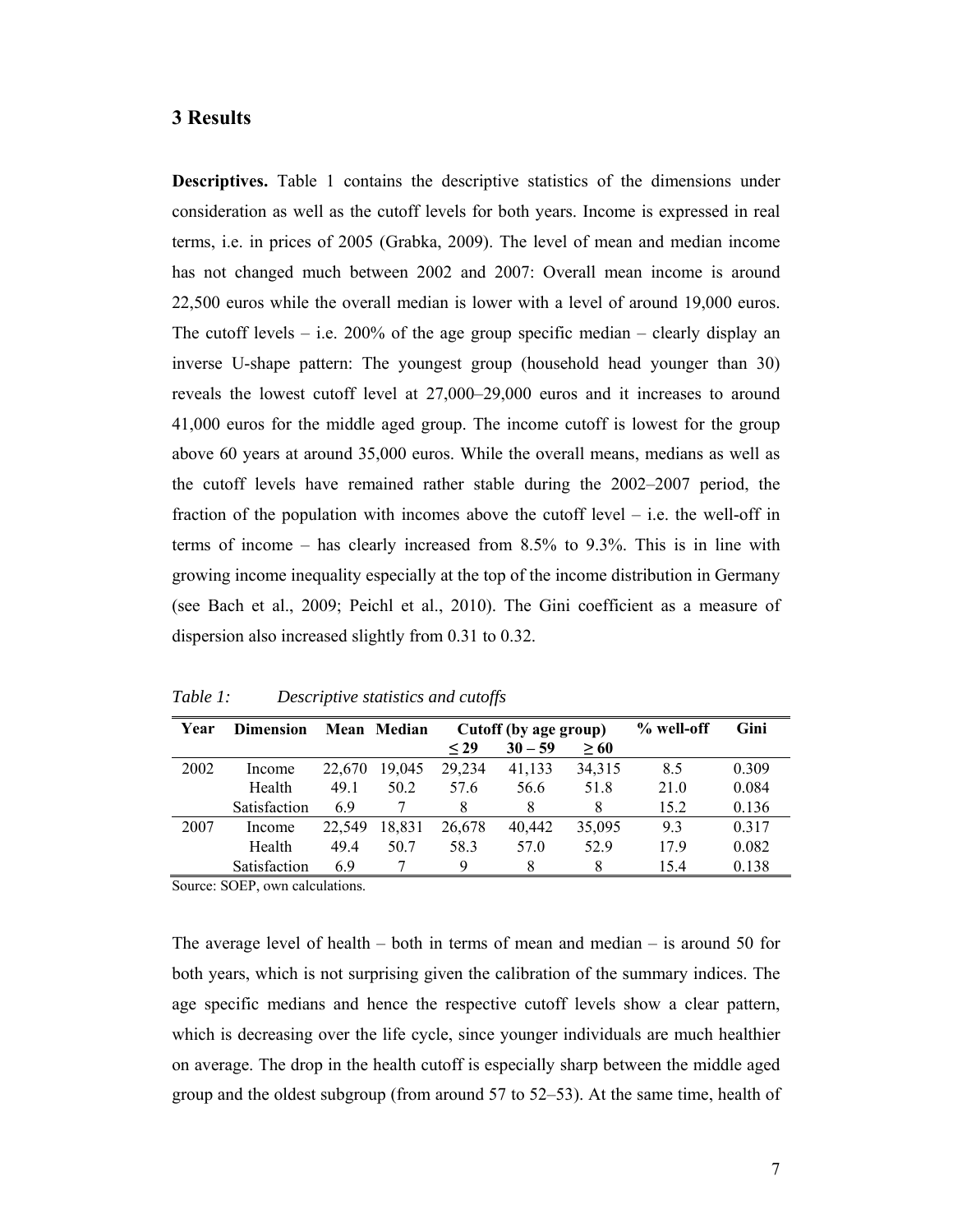all subgroups has improved between 2002 and 2007, which automatically results in slight increases in cutoff levels. Moreover, the population's percentage with health levels above the respective cutoffs has decreased by three percentage points from 21% to 18% while the level of overall inequality did not change (Gini around 0.08).

Finally, overall life satisfaction has remained rather stable on average in Germany at a value of around seven on the scale between zero and ten. The cutoff level is eight for all subgroups in 2002 and increases only for the youngest group to a level of nine. The fraction of the most satisfied individuals has consequently remained identical over time at around 15% of the population. The Gini coefficient is around 0.14 for both waves $6$ 

**Rank-correlations.** The key motivation for research on multiple dimensions is that income does not fully capture all determinants of (economic) well-being. Implicitly, this means that income is not a perfect predictor of well-being and therefore not perfectly correlated with the other dimensions under consideration. Hence, we take a closer look at the relationship between the dimensions under consideration here. The pair wise (Spearson's) rank-correlation coefficients are displayed in Table 2. We find that income indeed reveals rather low levels of rank-correlation with health and life satisfaction of below 0.19 and below 0.25 respectively. At the same time the rankcorrelation between health and overall life satisfaction is distinctly larger (above 0.45 and 0.41 respectively), since good health is one of the most important determinants of satisfaction in general (see Blanchflower and Oswald, 2011).

| Year | <b>Dimension</b> | Income | Health | <b>Satisfaction</b> |
|------|------------------|--------|--------|---------------------|
| 2002 | Income           |        |        |                     |
|      | Health           | 0.185  |        |                     |
|      | Satisfaction     | 0.248  | 0.487  |                     |
| 2007 | Income           |        |        |                     |
|      | Health           | 0.155  |        |                     |
|      | Satisfaction     | 0.227  | 0.414  |                     |

*Table 2: Ran- correlations between dimensions* 

Source: SOEP, own calculations.

<sup>6</sup> Although overall life satisfaction is measured on an ordinal scale, there is evidence from the happiness literature that life satisfaction can be treated as a cardinal value which allows calculating the Gini inequality index (see Ferrer-i-Carbonell and Frijters, 2004).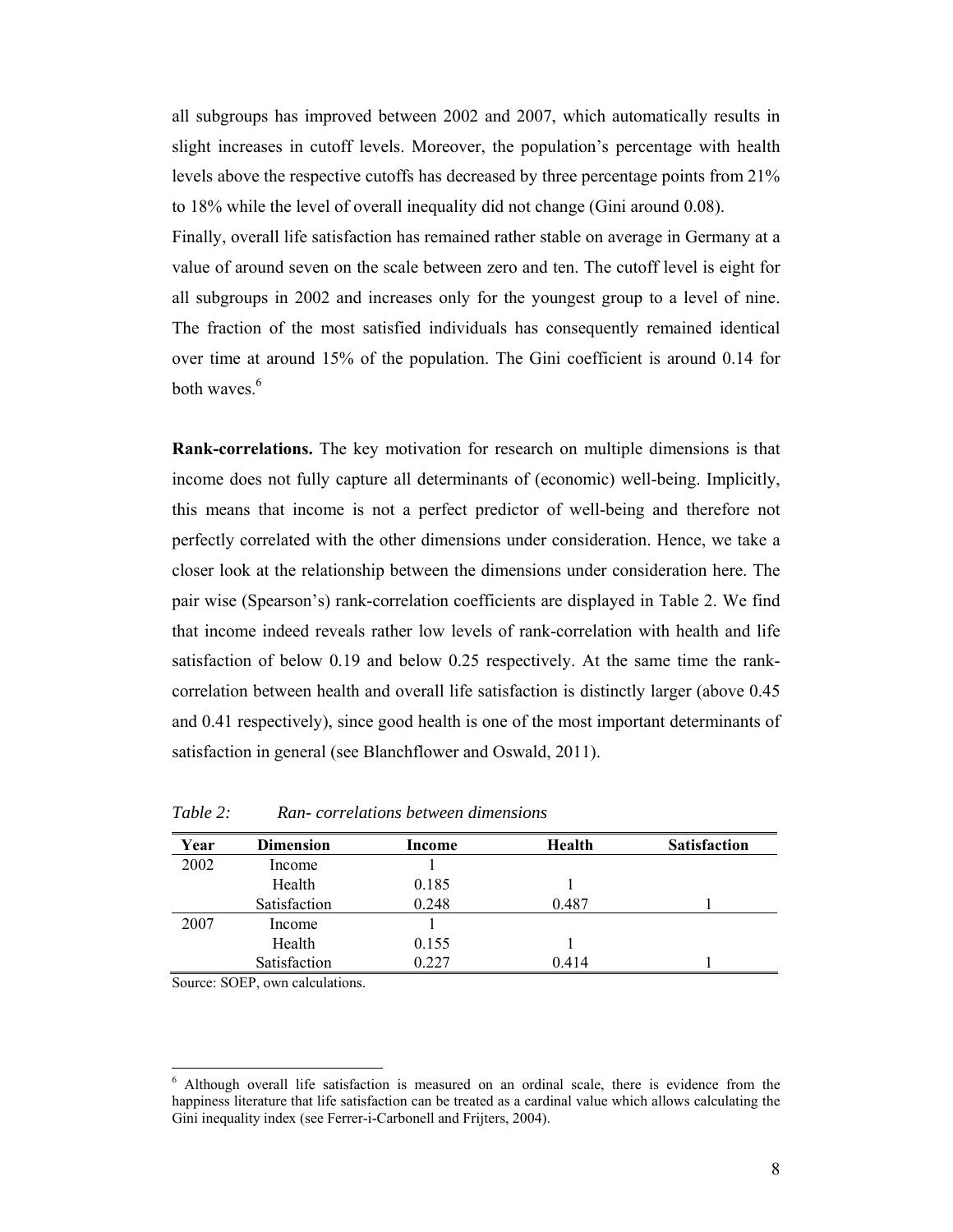Hence, we conclude that it is indeed justified to take a multidimensional approach since income is rather poorly correlated with other dimensions that are argued to contribute to economic well-being.

**Multidimensional well-being.** Before turning to our results on multidimensional well-being at the top we first display the distribution of the number of well-off counts in the upper panel of Table 3. It turns out that in both years under consideration about 65% of the population is not well-off in any dimension, about 25% in exactly one and 7.8–8.5% in two dimensions. Only a mere 1% is well-off in all three dimensions simultaneously. Our results for the dimension adjusted headcount ratio (see equation (3)) of multidimensional well-being at the top of the joint distribution of the three dimensions under consideration are displayed in the lower panel of Table 3 for the 2002 and 2007 waves of the SOEP. We differentiate between the levels of the second stage cutoff *k*, i.e. the required number of well-off dimensions in order to define an individual to be multidimensionally well-off.

|            | number of<br>dimensions               | 2002  |           | 2007  |           |  |
|------------|---------------------------------------|-------|-----------|-------|-----------|--|
|            |                                       |       | cumulated |       | cumulated |  |
|            |                                       | 24.7  | 24.7      | 25.5  | 25.5      |  |
| % well-off |                                       | 8.5   | 33.2      | 7.8   | 33.3      |  |
|            |                                       | 1.3   | 34.5      | 1.1   | 34.4      |  |
|            | second<br>$\text{cutoff}(\mathbf{k})$ | 2002  |           | 2007  |           |  |
|            |                                       | 0.149 |           | 0.142 |           |  |
| $HR^M(k)$  | 2                                     |       | 0.066     | 0.059 |           |  |
|            | ٦                                     |       | 0.012     | 0.010 |           |  |

*Table 3: Well-off counts and dimension adjusted headcount ratio* 

Source: SOEP, own calculations.

While one third of the population (35%) is well-off in at least one dimension (see above) the ratio of the total number of well-off dimensions compared to the maximum possible number – the multidimensional headcount ratio – is distinctly lower at around  $14.2-14.9\%$  if it is sufficient to be well-off in at least one dimension (k=1). This is due to the fact that individuals with exactly one affluence count are predominant. In a similar way we can compare the fraction in the population with at least two well-off dimensions (8.9–9.8%) with the resulting multidimensional index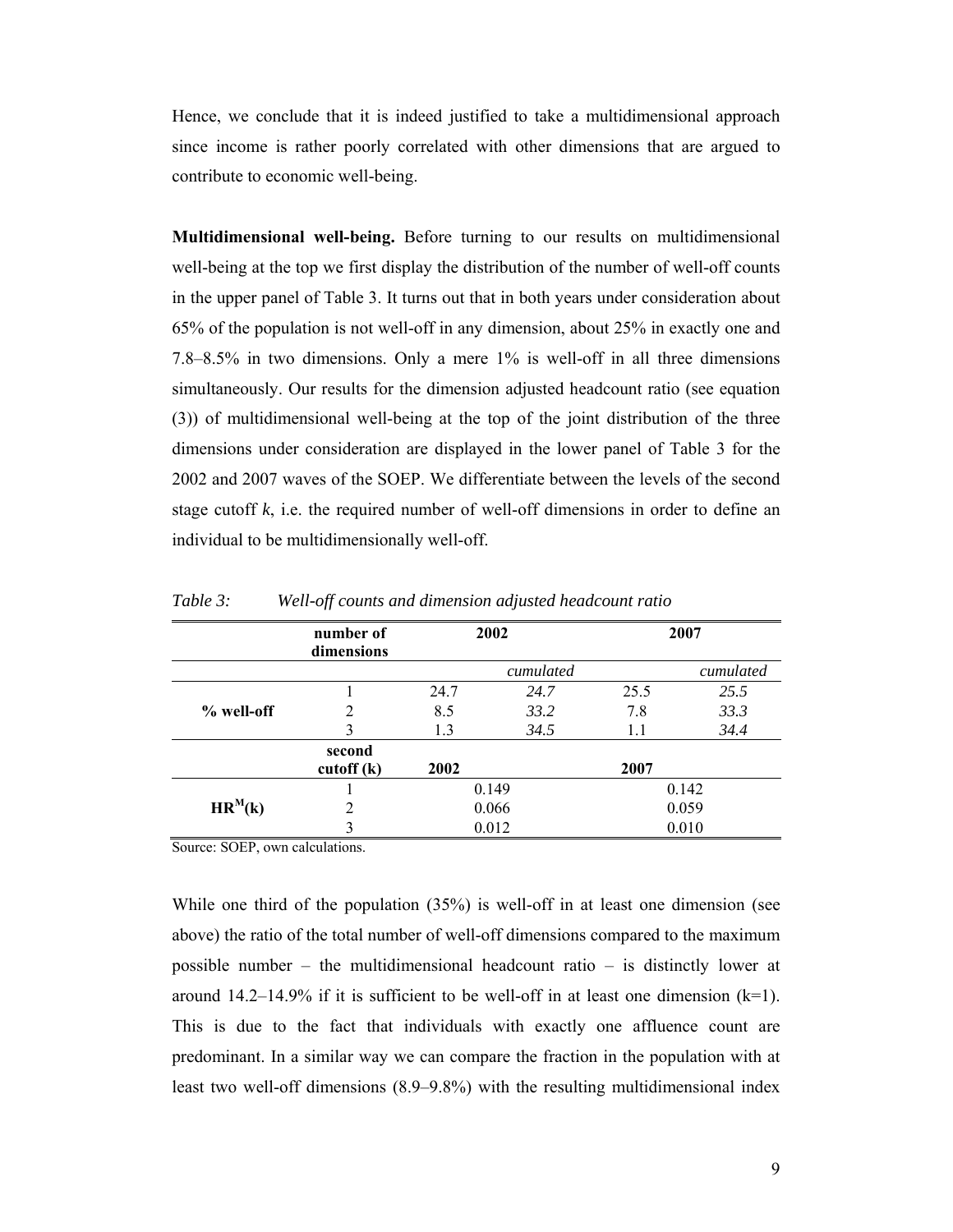for  $k=2$  for which we again find a lower value of 5.9–6.6%. When the cutoff on the second stage takes on the number of dimensions – in this case  $k=3$  – the simple headcount ratio HR(k) and the multidimensional index  $HR<sup>M</sup>(k)$  are identical. As mentioned before, we find that about 1% of the population happens to be well-off in income, health and life satisfaction at the same time. In addition, we find that the multidimensional indices remain rather stable over time and only slightly decrease. This is opposite to the development of the one-dimensional fraction of the well-off population in terms of income which increased between 2002 and 2007 (see Table 1). Hence, this illustrates that a multidimensional approach reveals different insights in the distribution of well-being. While the distribution of income has become more concentrated at the top, the concentration at the top of the multidimensional distribution has (slightly) decreased. Hence, over the five year period, the time trend suggests a stable multidimensional distribution at the top with minor changes only.

**Contributions to multidimensional well-being.** Finally, we provide evidence on the relative importance of the three dimensions under consideration. Figure 1 displays the percentage contribution to the total level of the multidimensional headcount index.<sup>7</sup> We find that for k=1 health contributes about a half to the total result while the contribution of income and overall life satisfaction are around 20% and 30% respectively. This means that about 50% of the counts contributing to the index  $HR<sup>M</sup>(k=1)$  are due to very good health and to a much lesser extent to high income or a very high level of satisfaction with life in general. However, when increasing the requirement of the number of well-off dimensions to k=2 the importance of health remains large but decreases slightly to around 40%. Instead, life satisfaction becomes more important with a contribution of clearly above 30%. Taken together, well-off counts in life satisfaction and health make up almost 80% of the index. When the level of the second stage cutoff is set at its maximum value k=3 the importance of all dimensions is more or less equally distributed and increases substantially for income.

<sup>&</sup>lt;sup>7</sup> Figure 1 displays the results for the year 2007. The graph looks very similar for 2002 and is not presented here.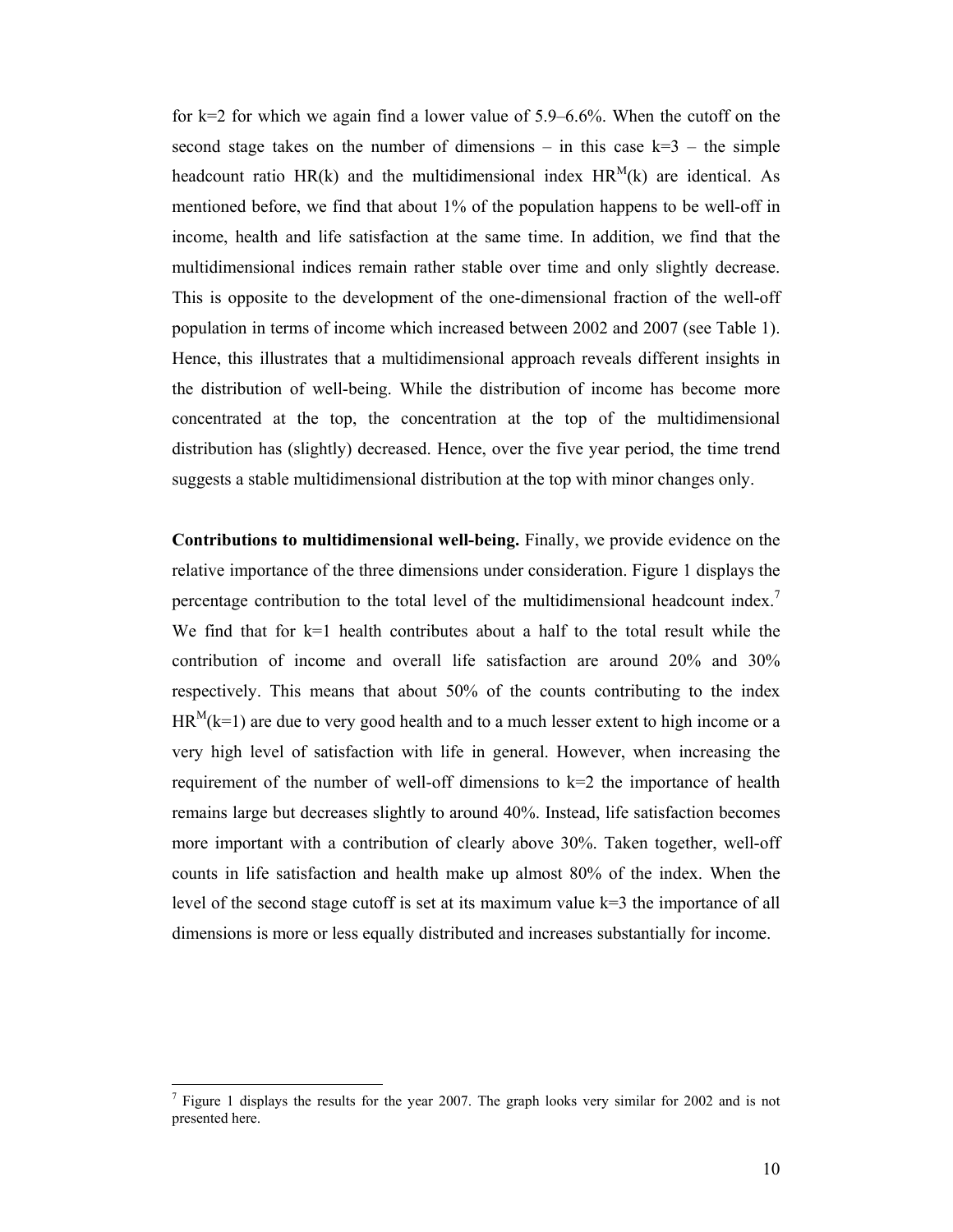

*Figure 1: Contributions per dimension.* 

## **4 Discussion**

**Selection and weighting of dimensions.** A multidimensional approach to measurement of economic well-being requires the researcher to take two decisions concerning the selection of dimensions that should be considered (see Decancq and Lugo, 2011a,b). First, one has to decide which dimensions arguably contributing to well-being should be taken into account at all. Implicitly, selected dimensions receive a strictly positive weight and dimensions that are not selected receive a weight of zero. Second, given the extensive decision to assign a positive weight to a dimension, the question is what this weight should be in relation to the other dimensions under consideration.

In this paper, we selected three dimensions that are frequently used when analyzing well-being in a multidimensional setting (see Anand et al., 2009; OECD, 2011). We use income as the key economic indicator for material living standards but also take into account non-financial aspects of quality of life (health) as well as the subjective evaluation of life in general ("experienced utility"). However, the list of possible alternatives or extensions is long. Stiglitz et al. (2009) have summarized key dimensions that should in principle be taken into account. Among others, they recommend including wealth as a measure of sustainability in addition to assessing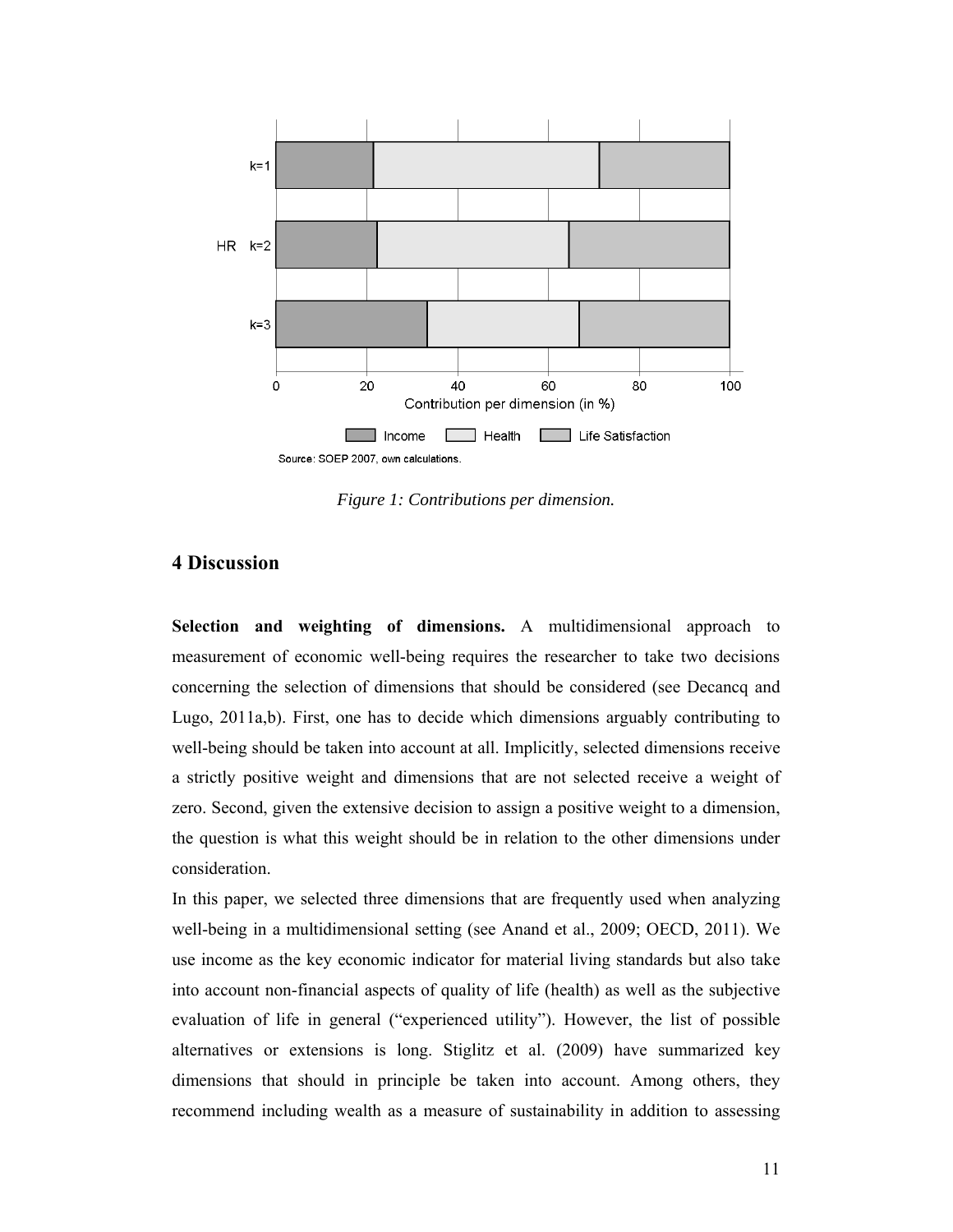current well-being only. Moreover, especially when focusing at the top of a multidimensional distribution, wealth should be considered since "the rich" are not a homogeneous group with respect to income and wealth (Atkinson, 2008; Waldenström, 2009). In addition, the level of education can also be considered as a dimension of well-being. Clearly, education is the most important input in the "production" of earnings (see Card, 1999) and one could argue that education does not yield utility flows itself. However, education can additionally be interpreted in conjunction with "educated leisure" as an argument in an agent's utility function related to quality (see Llavador et al., 2011). Peichl and Pestel (2011) consider wealth and in an earlier version also education (Peichl and Pestel, 2010) as additional dimensions in the multidimensional approach applied in this paper. Accounting for these additional dimensions would in principle be possible here as well but there the correlation structure is more complex and, therefore, the weighting scheme becomes much more important.<sup>8</sup>

In this paper, we do not give different weights to the three dimensions but employ equal weighting, which is the simplest solution and easiest to interpret. This "intensive decision" with respect to the relative weighting of the dimensions under consideration is the second choice a researcher has to face, after having selected the dimensions. Every weighting scheme – including the naïve equal weights – implies a normative decision concerning the relative importance of dimensions, which might not reflect society's evaluation and should be open to public debate (see Anand and Sen, 1997). At the same time, there are multiple approaches to determine alternative weighting schemes and there is no agreement in the literature on multidimensional poverty and inequality. Decancq and Lugo (2011b) categorize data-driven, normative and hybrid approaches and critically survey several variants of them. Decancq et al. (2011) empirically show that equal weighting even turns out to be least supported by survey respondents.

**Distribution.** In our empirical application, we classified individuals as well-off based on binary decisions whether individual achievements within dimensions under consideration exceeded certain thresholds or not. Based on this, we computed the multidimensional headcount ratio for the top of the joint distribution. Thereby, we

<sup>&</sup>lt;sup>8</sup> In addition, it is not clear whether education should not rather be regarded as an input rather than an outcome variable.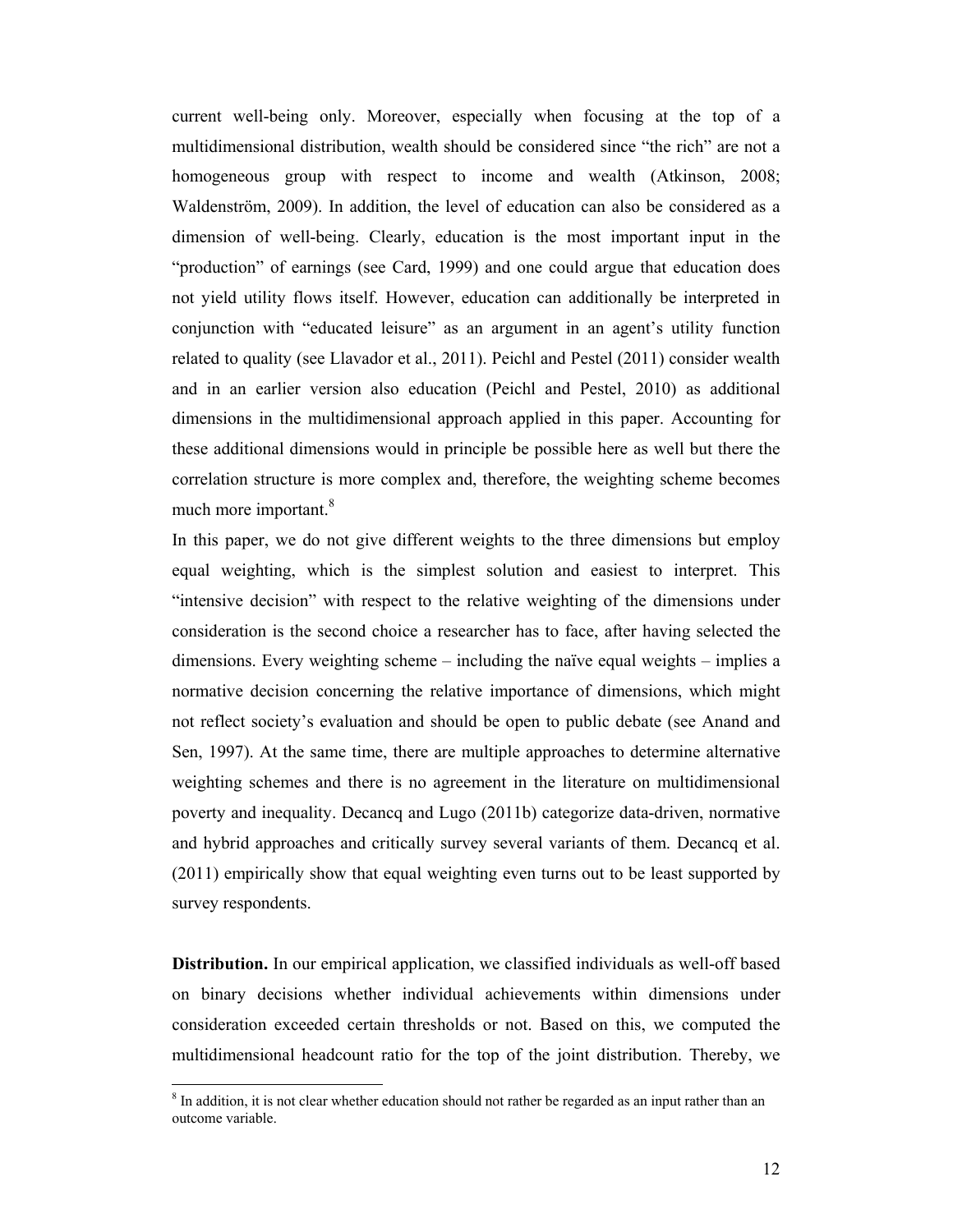treat the multidimensional distribution among the underlying population in a rather coarse way since it is divided into well-off and not well-off. This means, we do not take into account the distribution of dimensions beyond the cutoff levels. However, multidimensional well-being can be assumed to be affected quite differently across the (joint) distribution of dimensions. That is why Stiglitz et al. (2009) recommend accompanying the analysis of average and median measures of living standards with indicators of their distribution. The analytical framework of Peichl and Pestel (2011) applied here allows taking into account the inequality at the top of the joint distribution. In a cross country analysis they find that wealth drives inequality among the top in Germany, while income is more important in the US. Hence, this reveals also interesting insights into the composition of the multidimensional rich population. However, we refrain from using these intensity measures here as life satisfaction is measured in an ordinal and not cardinal domain.

**Data quality and requirements.** A crucial precondition for performing a multidimensional analysis of well-being  $-$  i.e. the joint distribution of dimensions  $-$  is the availability of appropriate information. Most importantly, as elaborated in Alkire and Foster (2011b), the underlying data source must be linked to as much background information as possible on the individual (or household) level; at least for the dimensions under consideration. Typically, administrative data (like tax return data) contain detailed and reliable information on representative samples of the population on specific dimensions (e.g. on gross incomes and tax liabilities). At the same time, administrative data only have scarce information on other dimensions of interest and the household context. In contrast, many survey data sets provide information on a range of dimensions including respondents' subjective evaluations of various domains of life as well as conditions and capabilities. However, surveys are prone to measurement error and sometimes less representative of the entire population of interest. Hence, with regard to the growing interest in multidimensional analyses of well-being from both researchers and policy-makers, the data infrastructure should be extended in two directions. First, administrative data sources should contain or be linked to as many indicators and background information as possible. Second, survey data already containing information on sizeable numbers of dimensions should be increased in terms of number of observations, especially at the tails of the distribution.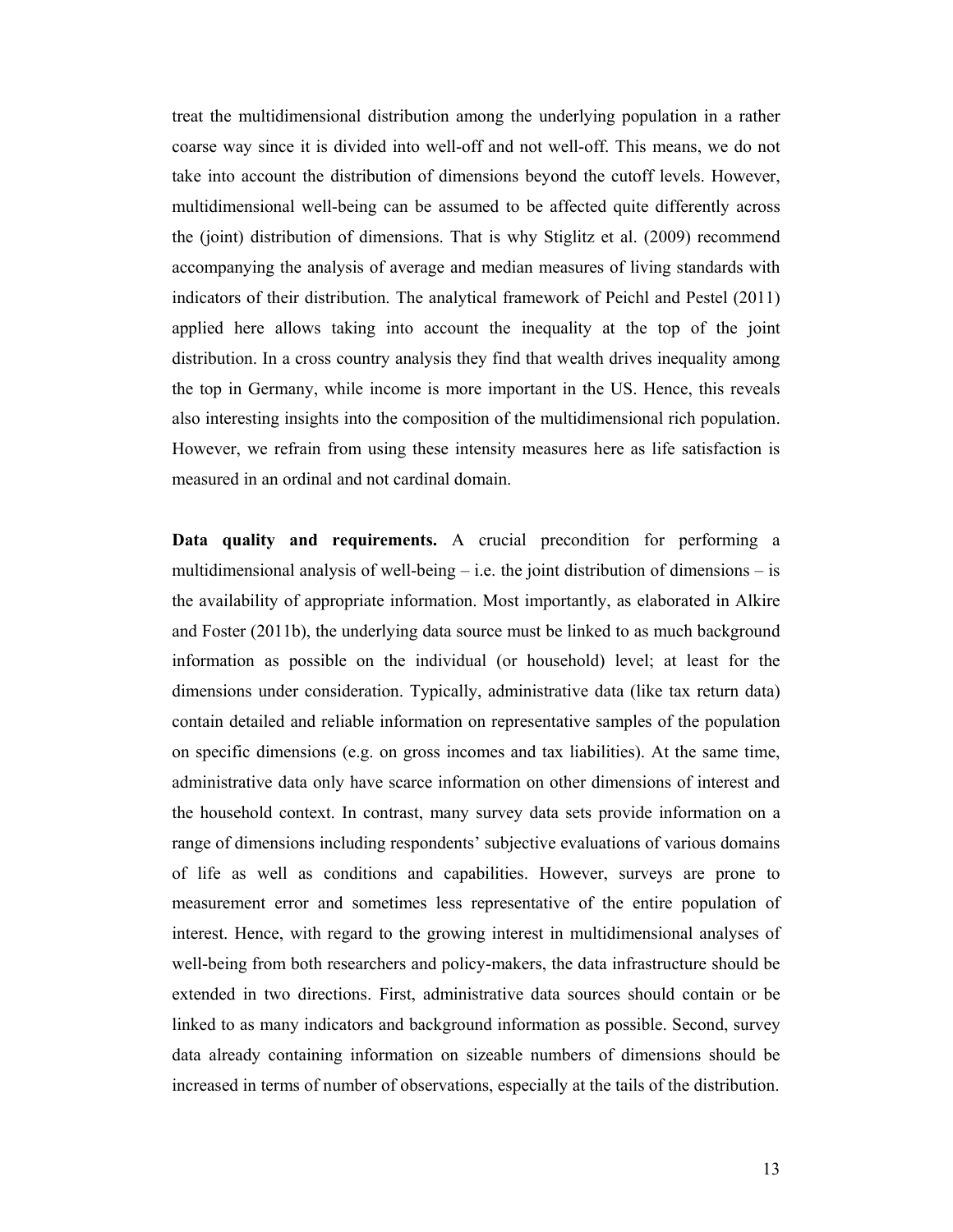#### **5 Conclusions**

In this paper, we employ a multidimensional approach to measure well-being at the top of the joint distribution. In our empirical analysis, we use German micro data from the SOEP for the years 2002 and 2007 and three different types of dimensions that are considered as important contributors to well-being. We use income as the traditional indicator for material well-being, health as a proxy for non-material quality of life as well as self-reported satisfaction with life in general.

We find that one third of the population is well-off in at least one dimension but only one percent in all three dimensions simultaneously. While the distribution of income has become more concentrated at the top, the concentration at the top of the multidimensional distribution has decreased. Moreover, health as well as life satisfaction turn out to contribute substantially to multidimensional well-being at the top.

Our analysis shows that it is important to take into account other dimensions of wellbeing besides income – also at the top of the distribution. This is important in the current policy debate about the income and wealth concentration among the top 1% of the distribution. Piketty et al. (2011) show for the U.S. that the top marginal income tax rate could be considerably higher than the current 42.5% when taking into account empirically plausible values for the relevant elasticities that measure behavioral response in various dimensions (labor supply, evasion and avoidance, bargaining). Our analysis contributes to this by showing that income alone is not the only determinant for the overall well-being of the rich. In addition, the (rank)-correlations between dimensions are rather low. Therefore, higher taxation (e.g. to reduce government debt), c.p., must not lead to (large) efficiency losses.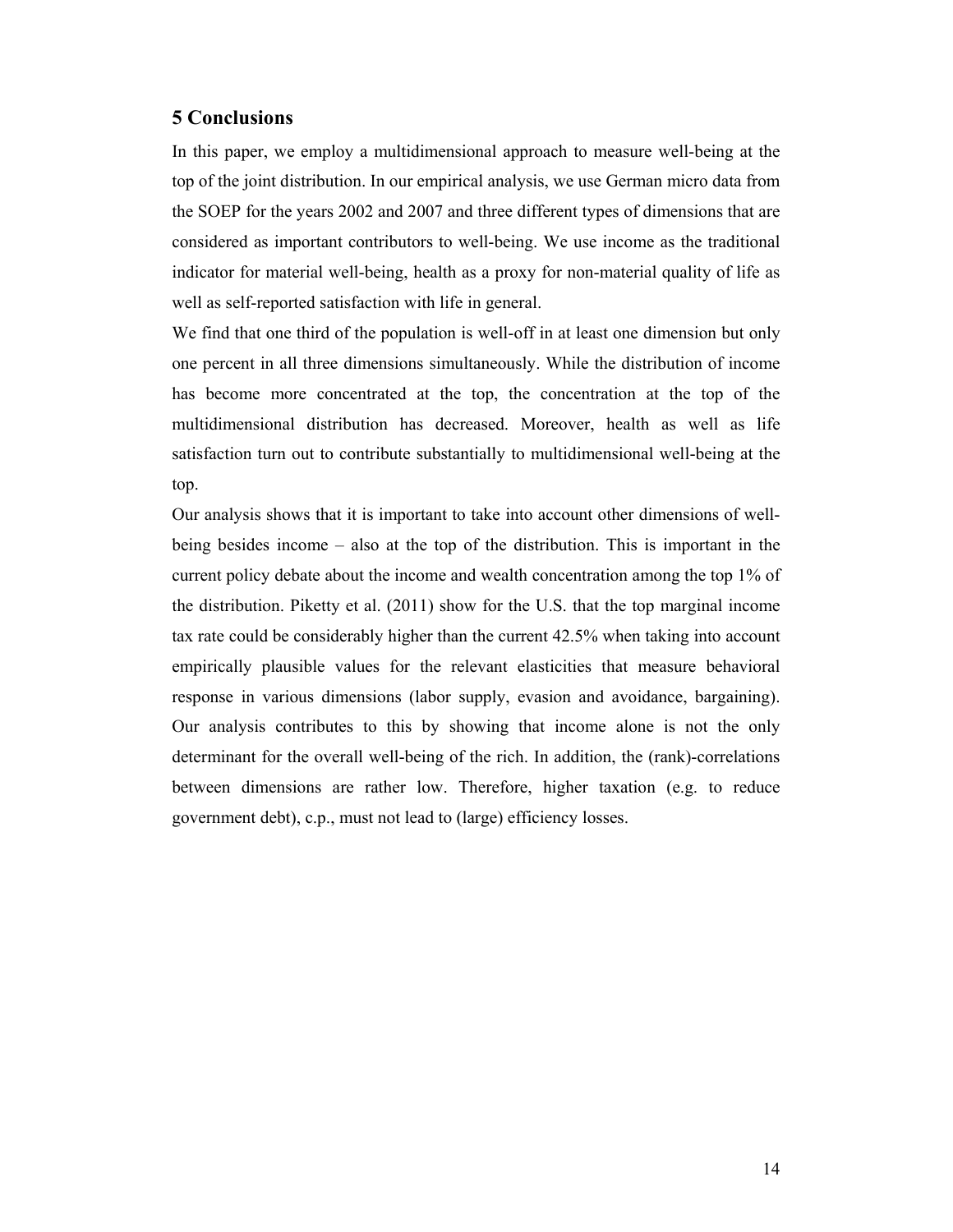#### **References**

Alkire, S. and J. Foster (2011a). Counting and Multidimensional Poverty Measurement. Journal of Public Economics 95 (7–8), 476–487.

Alkire, S. and J. Foster (2011b). Understandings and Misunderstandings of Multidimensional Poverty Measurement. Journal of Economic Inequality 9 (2), 289– 314.

Anand, S. and A. K. Sen (1997). Concepts of Human Development and Poverty: A Multidimensional Perspective, Human Development Papers, Human Development Report Office (UNDP), New York.

Anand, P., C. Santos and R. Smith (2009). The Measurement of Capabilities, in: K. Basu and R. Kanbur: Arguments for a Better World – Essays in Honor of Armataya Sen, Vol. 1, Oxford University Press, Oxford.

Anand, P. and M. van Hees (2006). Capabilities and Achievements: An Empirical Study, Journal of Socio-Economics 35, 268–284.

Atkinson, A. B. (2003). Multidimensional Deprivation: Contrasting Social Welfare and Counting Approaches. Journal of Economic Inequality 1 (1), 51–65.

Atkinson, A. B. (2008). Concentration among the Rich. in: J. B. Davies, Personal Wealth from a Global Perspective. Oxford University Press, Oxford.

Atkinson, A. B. and T. Piketty (2007). Top Incomes over the Twentieth Century. Oxford University Press, Oxford.

Atkinson, A. B., T. Piketty, and E. Saez (2011). Top Incomes in the Long Run of History. Journal of Economic Literature 49 (1), 3–71.

Bach, S., G. Corneo, and V. Steiner (2009). From Bottom to Top: The Entire Income Distribution in Germany, 1992–2003. Review of Income and Wealth 55 (2), 303–330.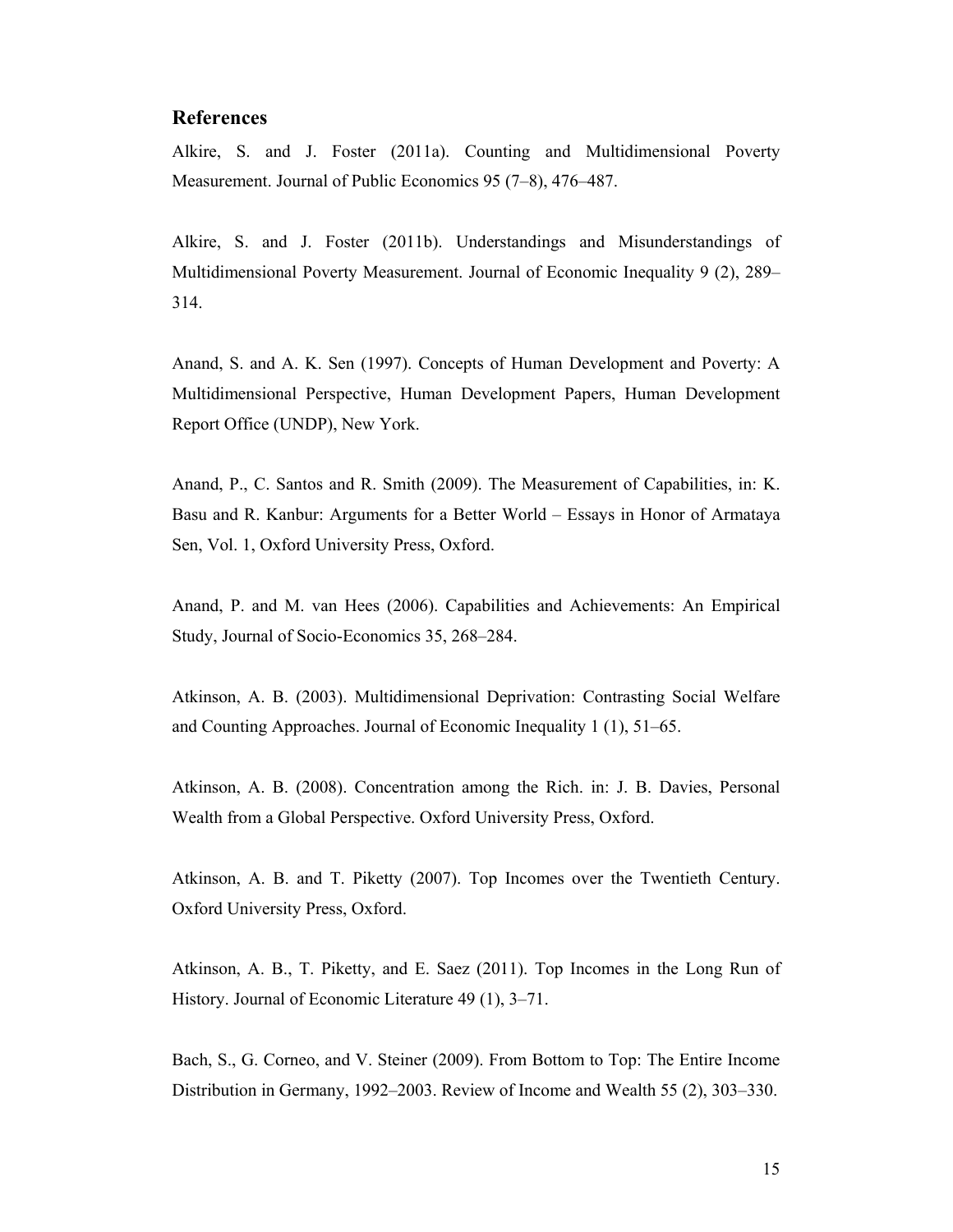Barry, B. (2002). Social Exclusion, Social Isolation, and the Distribution of Income, in: J. Hills, J. L. Grand, and D. Piachaud, Understanding Social Exclusion, Oxford University Press, Oxford.

Blanchflower, D. G. and A. J. Oswald (2011): International Happiness, Working Paper, January 2011.

Bourguignon, F. and S. R. Chakravarty (2003). The Measurement of Multidimensional Poverty. Journal of Economic Inequality 1 (1), 25–49.

Card, D. (1999). The Causal Effect of Education on Earnings, in: O. Ashenfelter, and D. Card, The Handbook of Labor Economics Vol. III, North Holland, Amsterdam.

Decancq, K. and M. A. Lugo (2011a). Inequality of Well-Being: A Multidimensional Approach. Economica, forthcoming.

Decancq, K. and M. A. Lugo (2011b). Weights in Multidimensional Well-Being: An Overview. Econometric Reviews, forthcoming.

Decancq, K., L. Van Ootegem, E. Verhofstadt (2011). What if we voted on the weights of a multidimensional well-being index? An illustration with Flemish data, Ghent University, Working Paper No. 762.

Ferrer-i-Carbonell, A., P. Frijters (2004). How Important Is Methodology for the Estimates of the Determinants of Happiness? Economic Journal 114 (497), 641–659.

Foster, J., J. Greer, and E. Thorbecke (1984). A Class of Decomposable Poverty Measures. Econometrica 52 (3), 761–766.

Frick, J. R., J. Goebel, M. M. Grabka, O. Groh-Samberg, and G. G. Wagner (2007). Zur Erfassung von Einkommen und Vermögen in Haushaltssurveys: Hocheinkommensstichprobe und Vermögensbilanz im SOEP. SOEPpaper on Multidisciplinary Panel Data Research No. 19.

16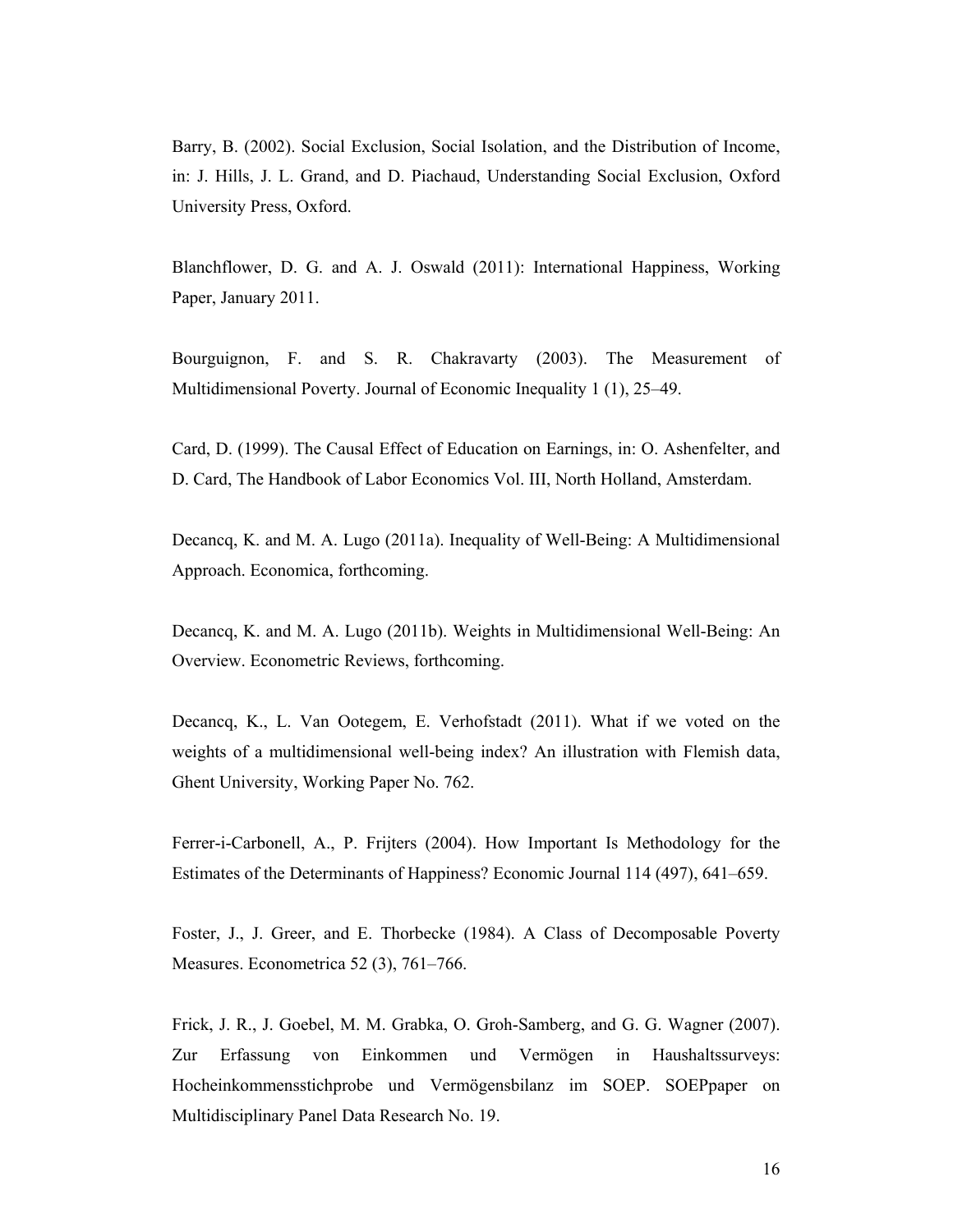Grabka, M. M. (2009). Codebook for the PEQUIV File 1984–2008. CNEF Variables with Extended Income Information for the SOEP. Data Documentation 45, DIW Berlin.

Kassenboehmer, S.C., J .P. Haisken-DeNew (2009). You're fired! The Causal Negative Effect of Entry Unemployment on Life Satisfaction, Economic Journal 119, 448–462.

Llavador, H., J. E. Roemer, J. Silvestre (2011). A Dynamic Analysis of Human Welfare in a Warming Planet, Journal of Public Economics, 95 (11–12), 1607–1620.

Nübling, M., H. H. Andersen, A. Mühlbacher, J. Schupp, and G. G. Wagner (2007): Computation of Standard Values for Physical and Mental Health Scale Scores Using the SOEP Version of SF12v2, Schmollers Jahrbuch – Journal of Applied Social Sciences, 127 (1), 171–182.

OECD (2011). Compendium of OECD Well-Being Indicators, OECD Better Life Initiative, Organisation for Economic Co-Operation and Development, Paris.

Peichl, A., T. Schaefer, and C. Scheicher (2010). Measuring Richness and Poverty: A Micro Data Application to Europe and Germany. Review of Income and Wealth 56 (3), 597–619.

Peichl, A. and N. Pestel (2010). Multidimensional Measurement of Richness: Theory and an Application to Germany, IZA Discussion Paper No. 4825.

Peichl, A. and N. Pestel (2011). Multidimensional Affluence: Theory and Applications to Germany and the US, IZA Discussion Paper No. 5926.

Piketty, T. (2005). Top Income Shares in the Long Run: An Overview. Journal of the European Economic Association 3 (2–3), 382–392.